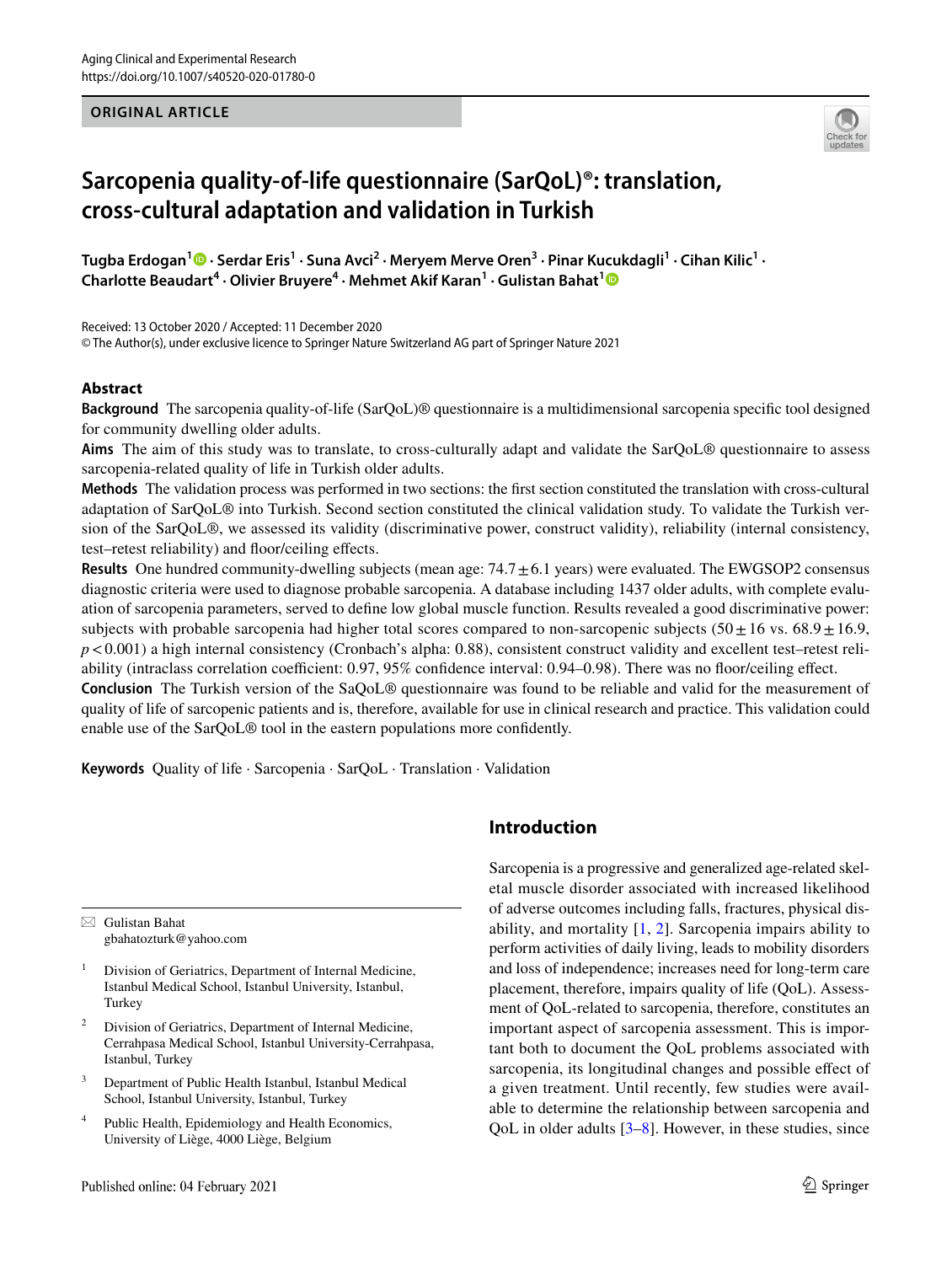a sarcopenia-specifc QoL assessment tool was not present, some nonspecifc generic questionnaires, i.e., the 36-item Short-Form Health Survey (SF-36), the European Qualityof-Life 5-Dimension (EQ5D) questionnaire, were used. Yet, it is important to evaluate the impact of sarcopenia on health-related QoL using a disease-specifc QoL tool. In the context of this need, Beaudart et al. developed and validated the frst specifc patient-based instrument for measuring QoL in sarcopenic patients, the SarQoL® questionnaire, in 2015 in French. It is composed of 22 questions including in 55 items rated on a four-point Likert scale [[9\]](#page-8-1). The items are organized into seven domains; physical and mental health, locomotion, body composition, functionality, activities of daily living, leisure activities, and fears. The total scoring of the SarQoL® questionnaire ranges from 0 (worst imaginable health) to 100 (best imaginable health). In accordance with the global need for a sarcopenia specifc QoL assessment tool, it has been translated into 28 languages under the leadership of the creators [Charlotte Beaudart (CO), Olivier Bruyere (OB)]. So far, its cross-cultural adaptation and psychometric validation has been performed in seven (English, Romanian, Dutch, Polish, Spanish, Greek, and Hungarian) languages [\[10](#page-8-2)[–16](#page-8-3)].

The diversity and lack of consensus in defnition, diversity of cut-off values and evaluation tools caused significant heterogeneity in researches including the prevalence studies. Nonetheless, a meta-analysis published in 2017 which included 35 studies with community-dwelling participants aged 60 years or older and assessed sarcopenia by the EWGSOP criteria, has provided the assessment of the prevalence of sarcopenia. They reported that among healthy adults aged  $\geq 60$  years, an overall prevalence of 10% (95%)  $CI = 8-12\%$  for men and 10% (95%  $CI = 8-13\%$ ) for women [[17\]](#page-8-4). In Turkey, the prevalence of sarcopenia also difers between the studies using diferent defnitions/techniques for sarcopenia. It has been reported in community dwelling older adults between 0.8 and 14% [\[18–](#page-8-5)[20](#page-8-6)]. In a very recent study, we reported probable sarcopenia prevalence as 10.2% by EWGSOP2 suggested handgrip strength cutofs  $\left($  < 27 kg in males, < 16 kg in females) among 392 community-dwelling outpatient older adults applied to a university hospital [\[21](#page-8-7)]. In hospital and nursing home settings, both the prevalence and incidence of sarcopenia are likely to be signifcantly higher. In a study conducted in a nursing home, the prevalence of sarcopenia determined by evaluating muscle mass was found to be 85.4% [[22\]](#page-8-8), while the prevalence of sarcopenia determined by evaluating handgrip strength was found to be 68% [\[23](#page-8-9)]. In another study the prevalence of sarcopenia determined by EWGSOP criteria was found to be 29% [\[24\]](#page-8-10). These numbers highlight the need to treat sarcopenia and the need for tools such as SarQoL to assess the impact of sarcopenia on quality of life.

In this study, we aimed to translate, to cross culturally adapt and validate the SarQoL® questionnaire in Turkish, representing the most eastern culture studied so far, concurrent with the need in this regard.

# **Materials and methods**

## **Study population**

Patients, who applied to the geriatric outpatient clinics at two diferent university hospitals, were invited consecutively between May 2017 and May 2019 to participate in this study. The exclusion criteria were as follows: patients who were immobilized, had depression or dementia (assessed via clinical interview), unable to cooperate, understand and/or complete the questionnaires, technical aspects that would preclude assessment with bioimpedance analysis (BIA), i.e., edema, implantable pacemaker. Informed consent was obtained from all participants. The study was conducted in accordance with the principles of the Helsinki Declaration. The study was approved by the local ethics committee (number: 2018/961).

#### **Assessment of sarcopenia**

Height and weight were measured regularly using a standardized stadiometer. Body mass index (BMI) was calculated as weight (kg) divided by height squared  $(m<sup>2</sup>)$ . Sarcopenia was diagnosed by the EWGSOP2 diagnostic criteria. Presence of low muscle strength provided that there are no secondary causes, such as stroke, peripheral vascular disorders, signifcant hand osteoarthritis, was diagnosed as probable sarcopenia. Presence of low muscle strength and low muscle mass (LMM) was diagnosed as confrmed sarcopenia. Presence of low muscle strength, low muscle quantity/quality and low physical performance was diagnosed as severe sarcopenia.

Muscle mass was assessed with bio-impedance analysis (BIA) using a Tanita-BC532 model body analysis monitor. Fat free mass (FFM) was measured by BIA and total skeletal muscle mass (SMM) was calculated by the following equation: SMM  $(kg) = 0.566 \times FFM$  [[25\]](#page-8-11). Absolute total SMM was adjusted by height squared  $(SMM/ht^2)$  [\[26](#page-8-12)]. The EWGSOP2 suggested use of standard cutoff values for appendicular SMM. However, when total SMM was assessed instead of appendicular SMM, the use of national total SMM thresholds, if available, has been suggested by the EWGSOP2 authors [[27\]](#page-8-13). In line with this suggestion, the LMM thresholds were assessed according to the national data that is defned by lower than two standard deviation of young reference population and were as follows: muscle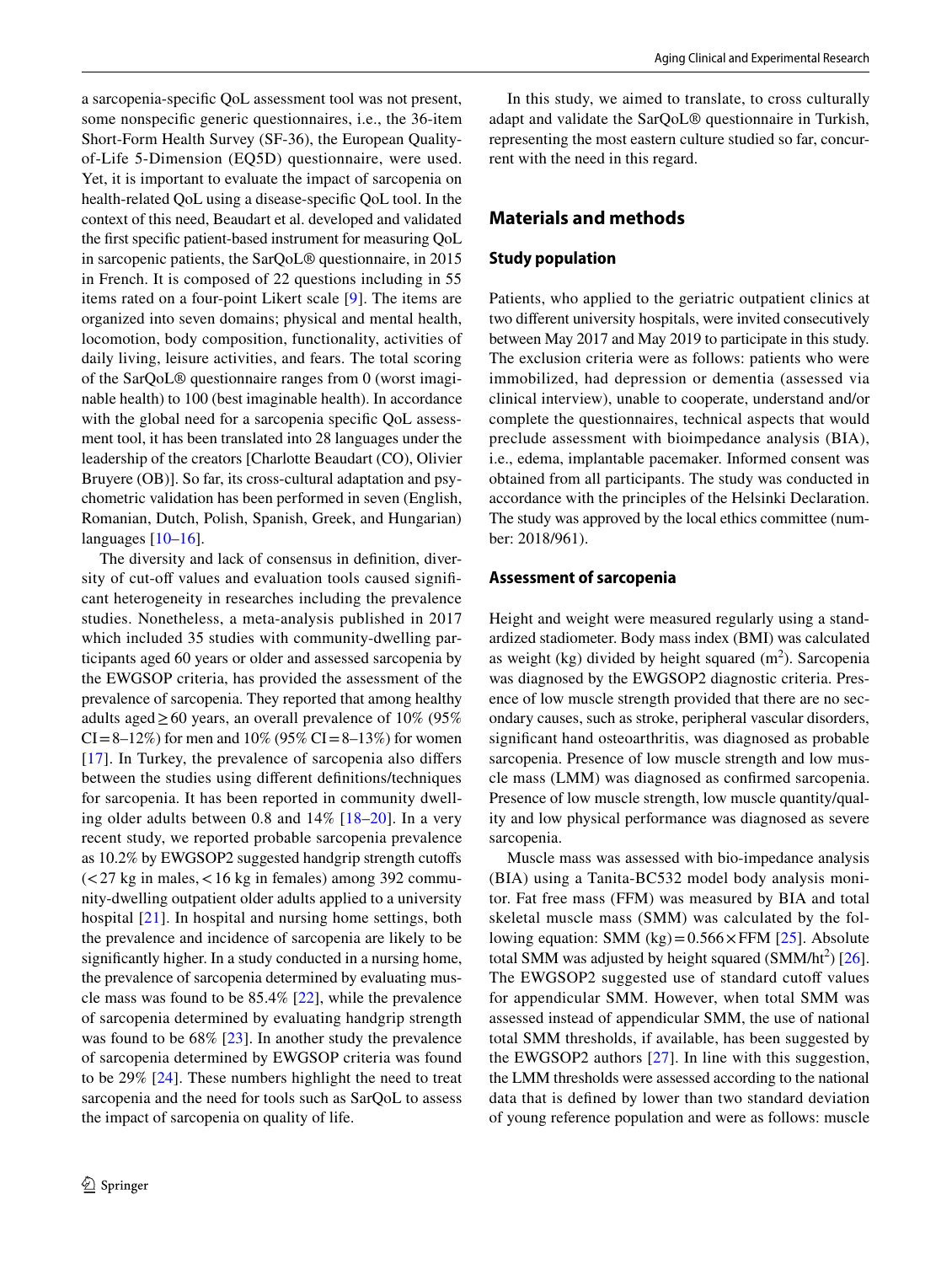mass adjusted by height<sup>2</sup> for women < 7.4 kg /  $m^2$  and for men < 9.2 kg / m<sup>2</sup> [[28\]](#page-8-14).

Muscle strength was assessed by hand grip strength using a Jamar hydraulic hand dynamometer with a validated protocol [[29,](#page-8-15) [30](#page-8-16)]. Grip strength was measured in sitting position, elbow in 90º fexion and wrist in neutral position. The participants were asked to apply the maximum grip strength for three times with both left and right hands. The maximal measured grip strength was regarded as the grip strength. The cut-off points recommended by the EWGSOP2 were used for low hand grip strength (27 kg for men, 16 kg for women) [[1\]](#page-7-0).

To evaluate physical performance, we used the gait speed test. Gait speed was assessed by the subjects walking 4 m with usual speed. The cut-off points which was 0.8 m/s for each sex indicated poor physical performance. All of the measurements were made by the same health profession -a geriatric physiotherapist- qualifed to perform these measurements previously.

#### **Translation and cross‑cultural adaptation**

The translation and cultural adaptation processes were carried out in fve stages according to the guidelines [\[31\]](#page-8-17). In version the frst stage, translation from English to Turkish was made by two bilingual translators who were Turkish native speakers. One of them had a medical background, the other being novice in the topic of the questionnaire. The translators provided a written report with comments to highlight challenging phrases or uncertainties and the rationale for specifc linguistic choices made. The second stage is the synthesis of these 2 translations (version 1). In the third stage, two bilingual translators having English as their frst language and blinded to the original version of the SarQoL® independently translated 'version 1' back into English. In the fourth stage, an expert committee composed of two methodologists (biostatisticians), one health professional, one Turkish lecturer and four translators, reviewed to compare the backward translations with the English questionnaire. For cultural adaptation, some important points have arisen. They have been resolved by close e-mail interaction with the creators of the questionnaire. After resolution of those issues with the creators of the SarQoL® questionnaire, 'version 2' has been formed. The fnal stage was the pretest stage, in which the version 2 was applied to 10 subjects, to test the comprehension of the questions. At the end of this stage, the version 3, which was the fnal version of the SarQoL-TR (Turkish)®, was set.

#### **Psychometric performance test**

The methodology applied for the validation of the English version of the SarQoL® was followed and completed in two phases. SPSS version 21 program was used for statistical analysis. Normality of the variables was assessed by the Shapiro–Wilk test. Numerical variables were reported as mean  $\pm$  standard deviation for normally distributed variables and as median (minimum–maximum) for nonnormally distributed continuous variables. Categorical variables are shown as frequencies and percentages. Two groups were compared using the independent samples *t*-test or Mann–Whitney *U* test, whichever was appropriate. Correlations between numerical parameters were analyzed with Spearman's rho correlation test. *p* value of less than 0.05 was considered statistically signifcant.

#### **First phase**

In the frst phase, we assessed the discriminative power, internal consistency and the presence of floor and ceiling effects of the SarQoL-TR® which was filled by all participants.

- (a) *Discriminative power:* The population sample was divided into probable sarcopenic and non-sarcopenic subjects. The independent samples t-test was performed to assess the diference in overall and individual domain scores between the sarcopenic and non-sarcopenic subjects. We assumed that QoL was better in nonsarcopenic patients than in those with sarcopenia.
- (b) *Internal consistency:* Questionnaire homogeneity was estimated by internal consistency. To measure it, Cronbach's alpha coefficient was used. A value of greater than 0.7 indicates a high level of internal consistency [[32\]](#page-8-18).

 The correlation of each domain with the total Sar-QoL-TR® score was also assessed using Spearman's correlation, since the scores were not normally distributed. A correlation above 0.81 is considered excellent, 0.61–0.80: very good, 0.41–0.60: good, 0.21–0.40: acceptable and, less than  $0.20$ : insufficient  $[32]$  $[32]$ .

(c) *Floor and ceiling efects:* Floor and ceiling efects were considered present if more than 15% of participants achieved the worst score and the best score, respectively [[33\]](#page-8-19).

#### **Second phase**

In the second phase, the construct validity and the test–retest reliability of the questionnaire was determined. These analyses were planned to be performed on sarcopenic subjects but, when using confrmed sarcopenia or probable sarcopenia defnitions of the EWGSOP2, there were only a limited number of sarcopenic subjects: only fve subjects with confrmed sarcopenia and 27 subjects with probable sarcopenia. At least 50 subjects are needed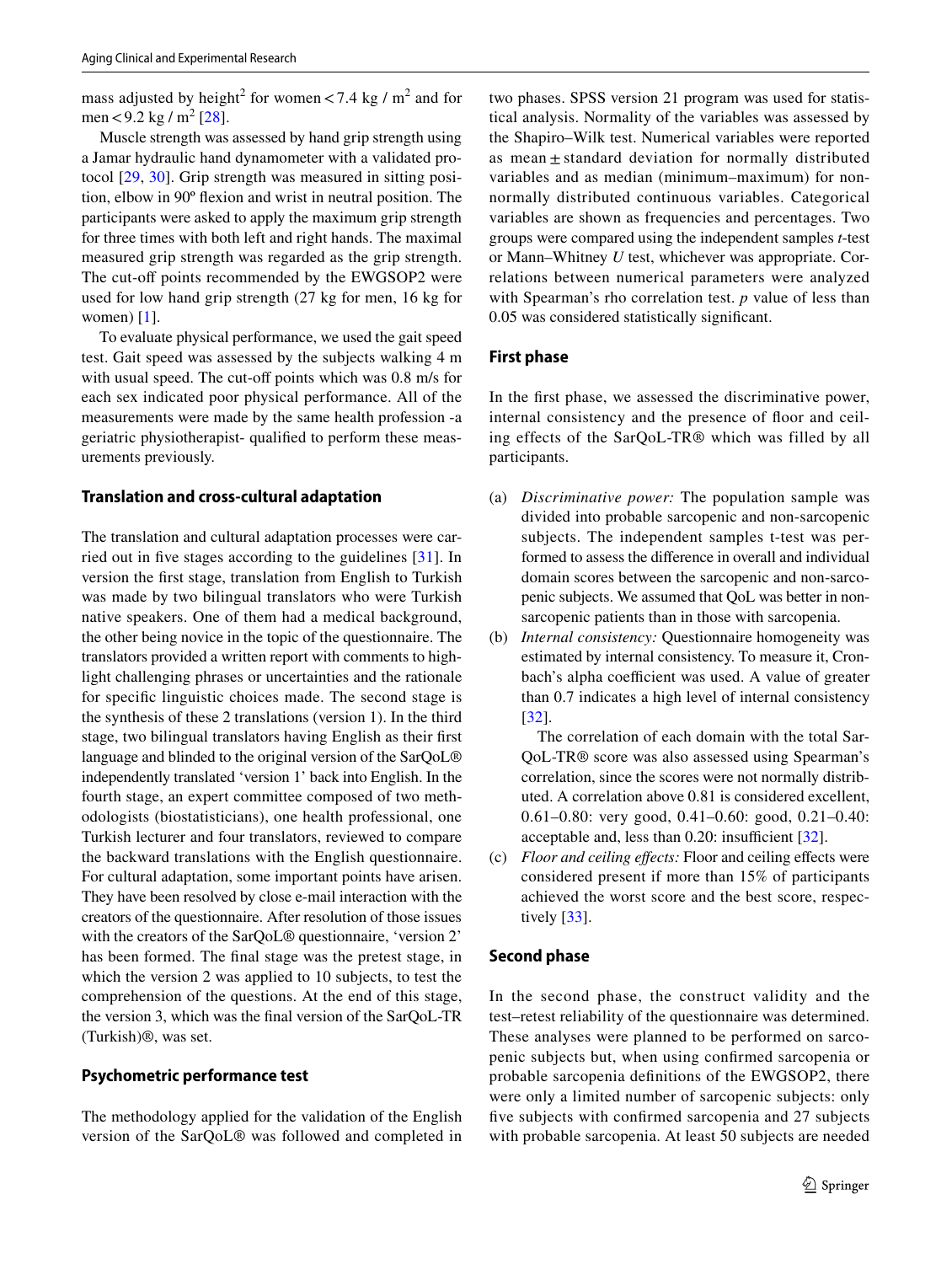for construct validity analyses and hence, the number of sarcopenic subjects identifed by standard sarcopenia defnitions were insufficient for the validation analyses  $[10, 10]$  $[10, 10]$  $[10, 10]$ [33](#page-8-19)]. In this regard, the creators of the original SarQoL® questionnaire (CB, OB), who also coordinate the crosscultural adaptation and validation studies of SarQoL® in diferent languages, were contacted. In accordance with their guidance, we modeled the method they followed in the English validation study of the SarQoL® in which they encountered similar shortage of sarcopenic subjects by the EWGSOP1 defnition of sarcopenia. The same method applied for the validation of the English version of the SarQoL® was followed. Accordingly, modifed cut-ofs from those proposed by the EWGSOP2 were used to defne a larger group of subjects, not with sarcopenia itself, but with a low global "muscle function" [\[10\]](#page-8-2). The modifiedcut offs were derived from our database that included 1437 patients who applied to our geriatrics outpatient clinic between November 2012 and November 2016. In this outpatient clinic, we evaluate all patients with comprehensive geriatric assessment, including handgrip strength and body composition analyses with BIA, provided that they give consent and have no acute problem or signifcant cognitive/medical problem that would interfere with assessment. The modified-cut offs were determined by applying the following formula; lowest sex-specifc half of SMM index and lowest sex-specifc half of muscle strength. In line with this formula, the modifed cut-ofs for SMM index and hang grip strength were as follows: muscle mass adjusted by height<sup>2</sup> for women:  $<$ 9.962 kg /  $m<sup>2</sup>$ , for men: <10.908 kg /  $m<sup>2</sup>$  and hand grip strength for women:  $<$  22 kg, for men:  $<$  34 kg. With this method, 59 subjects out of 100 participants were found to have low 'muscle function'. These 59 participants were assessed with the SF-36 and EQ-5D questionnaires in addition to the SarQoL-TR® questionnaires for the measurement of construct validity. After a 2-week interval, the participants were invited to the center once more and asked to fll in the SarQoL-TR® questionnaire for the evaluation of test–retest reliability.

(a) *Construct validity:* In accordance with the previously published SarQoL® validation studies, we used the SF-36 and EQ5D having similar and also diferent dimensions required to assess convergent and divergent validity, respectively. Since data obtained via SF-36 and EQ5-D were not normally distributed, we used Spearman's correlations to assess correlation between the total SarQoL-TR® score and these tests.

 The SF-36 consists of 36 items to measure healthrelated QoL in 8 domains (physical functioning, role limitations due to physical health, role limitations due to emotional problems, pain, vitality, emotional wellbeing, social functioning, and general health). The total score for SF-36 ranges between 0/worst QoL to 100/ best QoL [\[34](#page-8-20), [35](#page-8-21)].

 The EQ-5D records the level of self-reported problems on each of fve domains: mobility, self-care, usual activities, pain, anxiety/depression. Each dimension is assessed using a three-point Likert scale as no problems, some problems or severe problems [\[36](#page-8-22), [37](#page-8-23)].

(b) *Test–retest reliability:* The test–retest reliability was assessed by the intraclass coefficient correlation (ICC) between the frst and second scores of the total SarQoL-TR® questionnaire and the individual domains through the questionnaire flled after a 2-week interval. An ICC over 0.7 was considered an acceptable reliability. The participants were questioned about having any change in their general health (physical and mental) over the 2-week period. The participants were not involved in the analysis if they had any health change over that 2-week interval.

# **Results**

## **Translation and cultural adaptation**

In the frst stage, the SarQoL® questionnaire was translated into Turkish without major difficulties by two bilingual translators. In the second stage, the synthesis of these 2 translations (version 1) was made. In the third stage, back translation was made by two bilingual translators. In the fourth stage, an expert committee reviewed to compare the backward translations with the original English questionnaire. At the cultural adaptation stage, some important points have arisen due to some cultural diferences between the western and eastern populations. For example, instead of do-it-yourself (DIY) inquiry, inquiry for maintenance and setting up works were considered; instead of attending senior citizen clubs and playing bridge, joining social activities (such as cofee house, club, association) and playing card games were considered regarding the cultural habit diferences between the populations. After approval of these adaptations by the creators of the SarQoL® questionnaire, 'version 2' has been formed. Finally, at pretest stage, there was no need for any change and the SarQoL®-TR has been set.

#### **Study population**

A total of 300 older adults aged 60–99 years, who attended geriatric outpatient clinics at two diferent university hospitals between May 2017 and May 2019, were ofered to complete the SarQoL-TR®. Among them, 95 older adults refused to give informed consent; 18 had acute problems; 35 had conditions that would preclude assessment with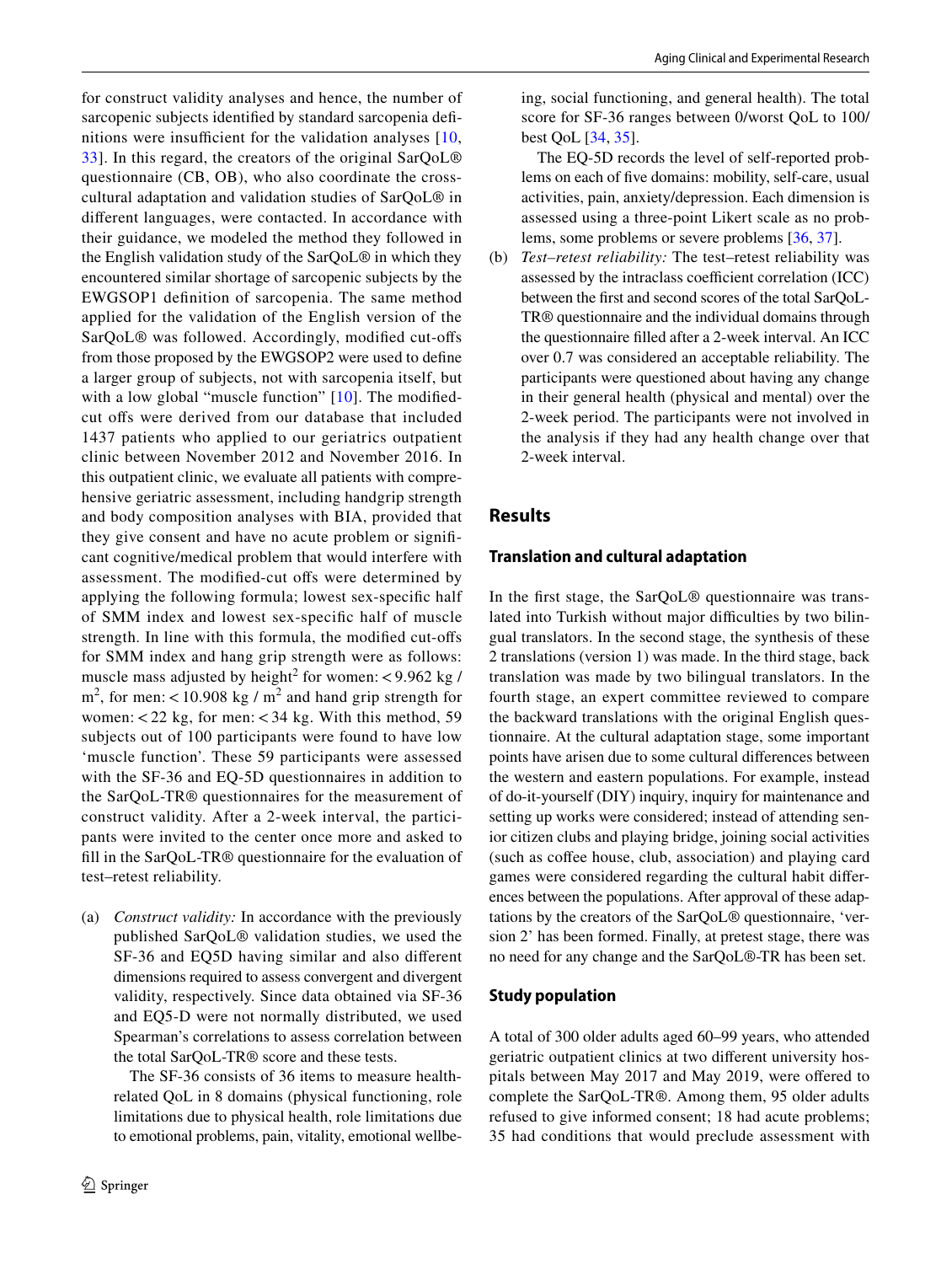BIA, i.e., edema, immobilization, implantable pacemaker; 11 patients had reasons for low muscle strength other than sarcopenia, e.g., stroke, peripheral vascular disorders, signifcant hand osteoarthritis; 36 had depression or dementia, 5 had hearing, sensory problems. Therefore, the validation analyses were performed in 100 older adults. The mean age was  $74.7 \pm 6.1$  years, and  $71\%$  of the patients were female. The characteristics of the study population are shown in Table [1](#page-4-0).

## **Psychometric validation analyses**

- 1) In the frst phase, discriminative power, internal consistency, and foor and ceiling efects were assessed.
- (a) *Discriminative power:* 27 subjects were diagnosed with probable sarcopenia and 73 were without sarcopenia according to the EWGSOP2 criteria. Subjects with probable sarcopenia had higher total scores compared to non-sarcopenic subjects  $(50 \pm 16 \text{ vs. } 68.9 \pm 16.9,$

 $p < 0.001$ ). The scores of the physical and mental health, locomotion, body composition, functionality, activities of daily living and fears domains were signifcantly lower in sarcopenic subjects compared to non-sarcopenic ones (Table [2](#page-4-1)).

- (b) *Internal consistency:* The Cronbach's alpha value of 0.88 was found indicating a high degree internal consistency. Deletion of a domain at a time led to Cronbach's alpha values ranging between 0.84 (for the domain 2 ''locomotion'') and 0.90 (for the domain 6 ''leisure activities''). All domains showed a signifcant positive correlation with the total score of the Sar-QoL $\otimes$  ranging from  $r = 0.28$  (for the domain 6 "leisure activities") to 0.92 (for the domain 4 "functionality") (Table [3\)](#page-5-0).
- (c) *Floor and ceiling efects:* None of the subjects obtained the highest or lowest score on the questionnaire, and also the participants' scores did not cluster towards the

<span id="page-4-0"></span>

|  | <b>Table 1</b> Characteristics of the |  |
|--|---------------------------------------|--|
|  | study population $(n=100)$            |  |

| Variables                          | All $(n=100)$  | Women $(n=71)$ | Men $(n=29)$   | $p$ -value |
|------------------------------------|----------------|----------------|----------------|------------|
| Age (years) $*$                    | $74.7 \pm 6.1$ | $74.1 \pm 5.7$ | $76 + 6.9$     | 0.146      |
| BMI $(kg/m^2)^*$                   | $28.7 \pm 5.4$ | $29.9 \pm 5.5$ | $25.8 \pm 3.9$ | < 0.001    |
| $SMM$ (kg)*                        | $24.3 \pm 3.7$ | $23.0 \pm 2.9$ | $27.7 \pm 3.5$ | < 0.001    |
| SMMI $(kg/m^2)^*$                  | $10.1 \pm 1.2$ | $9.9 \pm 1.2$  | $10.3 \pm 1.1$ | 0.13       |
| Gait speed $(m/s)^*$               | $0.8 \pm 0.27$ | $0.8 \pm 0.3$  | $0.9 + 0.3$    | 0.081      |
| Hand grip strength $(kg)^*$        | $23.1 \pm 8.7$ | $19.5 \pm 5.8$ | $31.8 \pm 8.7$ | < 0.001    |
| Probable sarcopenia $\#\pi\gamma$  | 27(27%)        | 19 (26.8%)     | 8 (27.6%)      | 0.933      |
| Confirmed sarcopenia $\#\pi\gamma$ | 5(5%)          | $2(2.8\%)$     | $3(10.3\%)$    | 0.145      |
| Severe sarcopenia $\#\pi\gamma$    | 4(4%)          | $2(2.8\%)$     | $2(6.9\%)$     | 0.577      |

*BMI* body mass index, *SMM* skeletal muscle mass, *SMMI* skeletal musle mass index

\*Data are given as mean±standard deviation

# Data are given as number (percent-%)

 $\pi$ Cut-offs for muscle mass adjusted by height2 for women < 7.4 kg /  $m^2$ , for men < 9.2 kg /  $m^2$ γCut-offs for hand grip strength for women <16 kg for men <27 kg

<span id="page-4-1"></span>

| Table 2 Discriminative power |  |
|------------------------------|--|
| of the SarOoL®-TR            |  |

|                               | Sarcopenia $(n=27)^*$ | No sarcopenia $(n=73)$ | $p$ -value |
|-------------------------------|-----------------------|------------------------|------------|
| Probable sarcopenia           |                       |                        |            |
| Total score                   | $50 \pm 16$           | $68.9 \pm 16.9$        | < 0.001    |
| D1 Physical and mental health | $54.9 \pm 19.8$       | $73.9 \pm 18.0$        | < 0.001    |
| D2 Locomotion                 | $41.1 \pm 19.1$       | $63.4 \pm 23.5$        | < 0.001    |
| D3 Body composition           | $61.9 \pm 19.9$       | $72.4 \pm 17.9$        | 0.02       |
| D4 Functionality              | $59.7 \pm 20.6$       | $76.2 \pm 17.1$        | < 0.001    |
| D5 Activities of daily living | $39.8 \pm 19.1$       | $63.5 \pm 22.9$        | < 0.001    |
| D6 Leisure activities         | $32.6 \pm 20.9$       | $38.9 \pm 18.0$        | 0.083      |
| D7 Fears                      | $80.1 \pm 12.6$       | $90.1 \pm 10.0$        | < 0.001    |

\*Sarcopenia was diagnosed according to EWGSOP2 probable sarcopenia defnition provided that other reasons for low muscle strength, e.g., depression, stroke, balance disorders, peripheral vascular disorders were excluded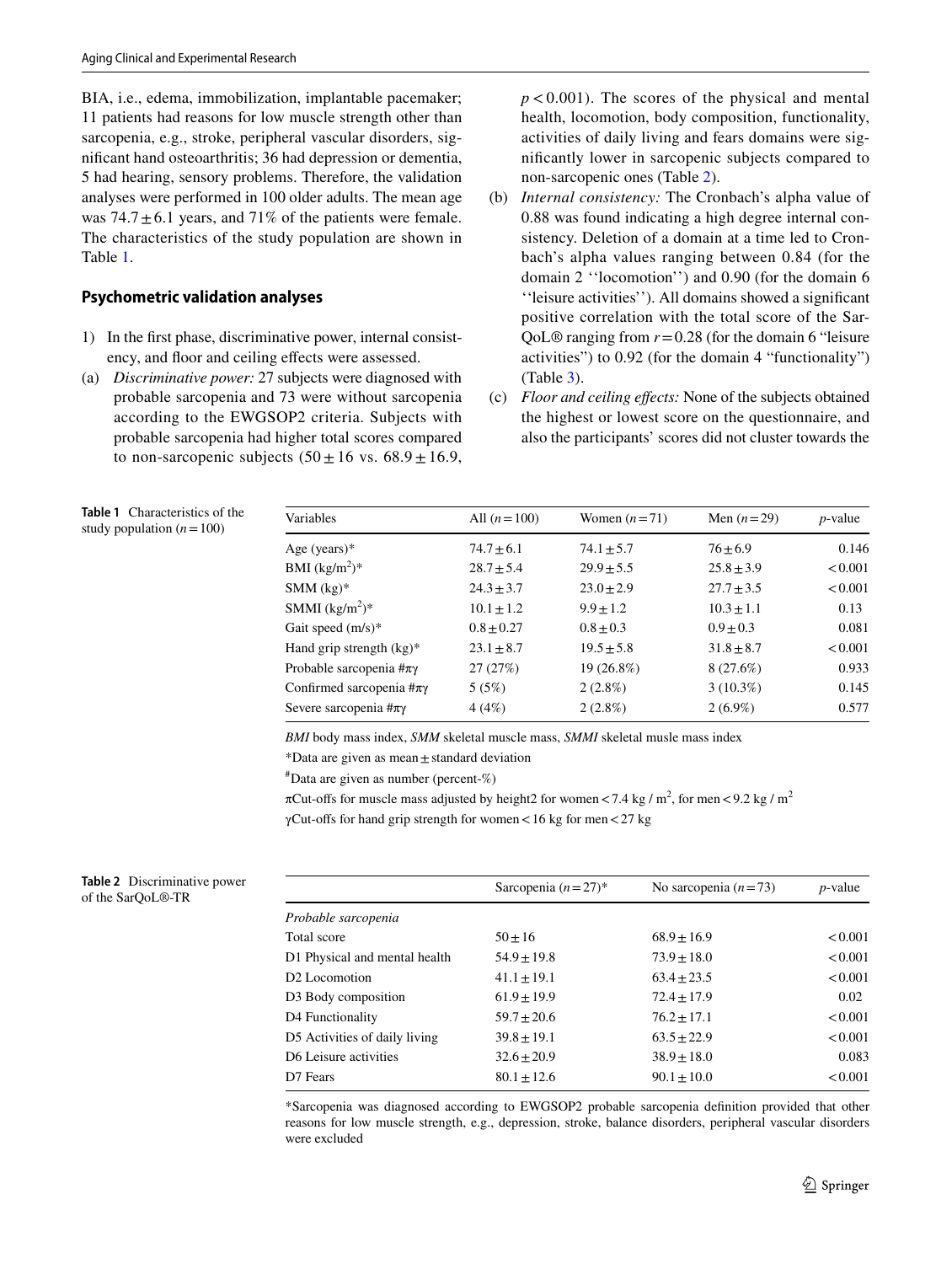|                                                    | Total score of SarOoL <sup>®</sup> -TR, <i>p</i> -value |         |
|----------------------------------------------------|---------------------------------------------------------|---------|
|                                                    | $\mathbf{r}$                                            |         |
| Internal consistency                               |                                                         |         |
| SarQoL <sup>®</sup> D1 Physical and mental health  | 0.84                                                    | < 0.001 |
| SarQoL <sup>®</sup> D2 locomotion                  | 0.85                                                    | < 0.001 |
| SarQoL <sup>®</sup> D3 body composition            | 0.57                                                    | < 0.001 |
| SarQoL <sup>®</sup> D4 Functionality               | 0.92                                                    | < 0.001 |
| SarQoL <sup>®</sup> D5 Activities of daily living  | 0.90                                                    | < 0.001 |
| SarOoL <sup>®</sup> D6 Leisure activities          | 0.28                                                    | 0.030   |
| SarOoL <sup>®</sup> D7 Fears                       | 0.68                                                    | < 0.001 |
| Convergent validity                                |                                                         |         |
| SF-36 Physical functioning                         | 0.82                                                    | < 0.001 |
| SF-36 Role limitation due to physical problems     | 0.69                                                    | < 0.001 |
| SF-36 General health                               | 0.60                                                    | < 0.001 |
| SF-36 Vitality                                     | 0.69                                                    | < 0.001 |
| EO-5D Utility score                                | 0.77                                                    | < 0.001 |
| EQ-5D Mobility                                     | $-0.59$                                                 | < 0.001 |
| EO-5D Selfcare                                     | $-0.59$                                                 | < 0.001 |
| EQ-5D Usual activities                             | $-0.63$                                                 | < 0.001 |
| Divergent validity                                 |                                                         |         |
| SF-36 social functioning                           | 0.50                                                    | < 0.001 |
| SF-36 Role of limitation due to emotional problems | 0.50                                                    | < 0.001 |
| SF-36 Mental health                                | 0.56                                                    | < 0.001 |
| SF-36 Bodily pain                                  | 0.48                                                    | < 0.001 |
| EQ-5D Pain/discomfort                              | $-0.56$                                                 | < 0.001 |
| EO-5D Anxiety/depression                           | $-0.45$                                                 | < 0.001 |

*r*: Spearman's correlation coefficients, *SF-36* short form 36, *EQ-5D* Euro quality-of-life-5 dimension, *SarQoL®-TR* sarcopenia and quality-of-life-Turkish

high or low end of the measure, indicating absence of floor and ceiling effects for SarOoL-TR®.

<span id="page-5-0"></span>**Table 3** Internal consistency and consruct validity analyses

of SarQoL®-TR

- 2) In the second phase, the construct validity and the test– retest reliability were determined. 59 subjects flled the questionnaire, but in two subjects, there were more than 20% missing data for SF-36 and EQ5D/EQ-VAS questionnaires. Therefore, analysis of the correlation between SF-36, EQ5D/EQ-VAS and SarQoL® was performed in 57 subjects. For test–retest reliability analyses, 49 subjects accepted the invitation to fll the questionnaire after a 2-week interval.
- (a) *Construct validity:* Strong/good correlations were found between the total score of the SarQoL-TR® and some domains of the SF-36 which were supposed to have similar dimensions, such as physical functioning  $(r = 0.82, p < 0.001)$ , vitality  $(r = 0.69, p < 0.001)$ , role limitations due to physical problems ( $r = 0.69$ ,  $p < 0.001$ ), and general health ( $r = 0.60$ ,  $p < 0.001$ ). Strong/good correlations were also found between the total score of the SarQoL-TR® and some domains of the EQ-5D which were supposed to have similardimensions, such as mobility ( $r = -0.59$ ,  $p < 0.001$ ),

usual activities (− 0.63, *p* < 0.001), self-care (− 0.59,  $p < 0.001$ ), and utility score (0.77,  $p < 0.001$ ). We found weaker correlations between the total score of the SarQoL-TR® and some domains of the SF-36 questionnaire which were supposed to have diferent dimensions such as socialfunctioning  $(0.50, p < 0.001)$ , role of limitation due to emotional problems (0.50, *p*  $<$  0.001), mental health (0.56,  $p$   $<$  0.001) and bodily pain (0.48,  $p < 0.001$ ). Weak correlations were also found between the total score of the SarQoL-TR® and some domains of the EQ-5D questionnaire which were supposed to have diferent dimensions, such as pain/ discomfort  $(−0.56, p < 0.001)$  and anxiety/depression (-0.45, *p* < 0.001) (Table [3\)](#page-5-0).

(b) *Test–retest reliability:* For both the total score and the individual domains, very high ICCs were found revealing excellent agreement between the test and retest. For the SarQoL-TR® total score, ICC was 0.97 (95% CI: 0.94–0.98). For the individual domains, the lowest ICC was found for D7 (fears, ICC: 0.85) and the highest was for D5 (activities of daily living, ICC: 0.97) (Table [4](#page-6-0)).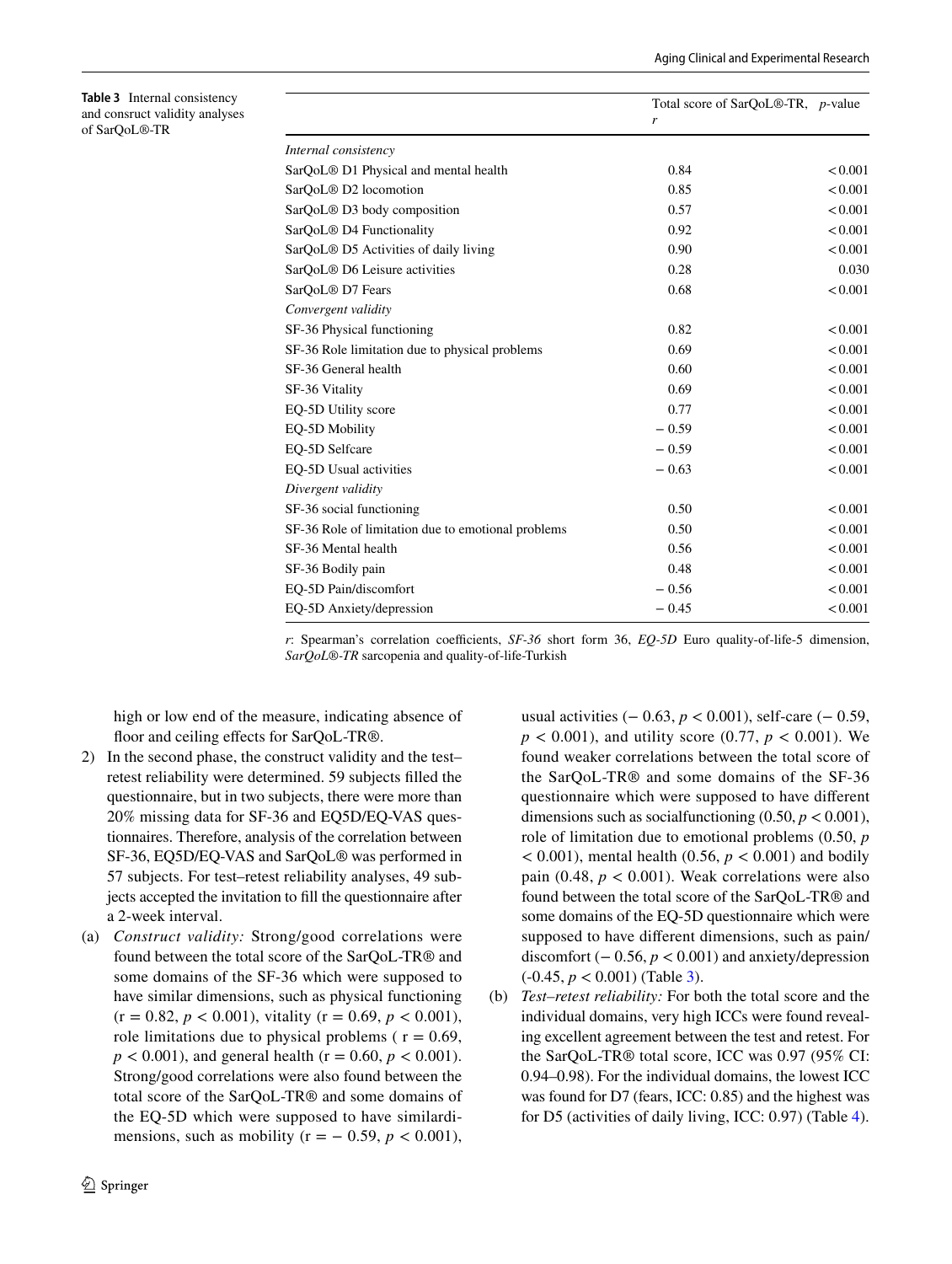<span id="page-6-0"></span>

|  | Table 4 Test-retest reliability of the SarQoL®-TR questionnaire |  |  |  |
|--|-----------------------------------------------------------------|--|--|--|
|--|-----------------------------------------------------------------|--|--|--|

|                                 | ICC  | 95% CI        |
|---------------------------------|------|---------------|
| Physical and mental health (D1) | 0.89 | $0.81 - 0.94$ |
| Locomotion (D2)                 | 0.96 | $0.92 - 0.98$ |
| Body composition (D3)           | 0.88 | $0.78 - 0.93$ |
| Functionality (D4)              | 0.96 | $0.93 - 0.98$ |
| Activities of daily living (D5) | 0.97 | $0.95 - 0.99$ |
| Leisure activity (D6)           | 0.85 | $0.72 - 0.92$ |
| Fears (D7)                      | 0.85 | $0.72 - 0.92$ |
| Total                           | 0.97 | $0.94 - 0.98$ |

*SarQoL®-TR* sarcopenia and quality-of-life-Turkish, *ICC* intraclass correlation coefficient, *CI* confidence interval

# **Discussion**

In this study, we performed cross-cultural adaptation and validation of the Turkish version of the SarQoL® questionnaire, which stands as the only available tool to assess sarcopenia-specifc QoL. Our results showed a high internal consistency, consistent construct validity and excellent test–retest reliability with no foor/ceiling efect. Therefore, the Turkish version of the SarQoL® was found to be a reliable and valid tool for the assessment of QoL of patients with sarcopenia.

At every stage of the study, both in the cultural adaptation and in the validation sections, we were in close contact with the creators of the questionnaire to compile the study in line with their suggestions and approvals. Turkish validation of the SarQoL® represents the most eastern validation study of the SarQoL® tool so far. There are substantial cultural diferences between eastern and western populations (e.g., habits of DIY, playing bridge, attending senior citizens clubs are scarce in the eastern population and, therefore, have been replaced with alternative habits in the usual eastern life); therefore, translation and cultural adaptation phase was a very important section of this study. The application of the standardized validation protocol that includes a very comprehensive expert committee and the close and efective interaction with the creators of the tools enabled successful translation and cultural adaptation which would be challenging otherwise.

Since the consensus on the defnition and diagnostic criteria for sarcopenia has not been reached yet, the EWG-SOP criteria have been the most cited and applied criteria in sarcopenia researches [\[38\]](#page-9-0). The revised EWGSOP criteria (EWGSOP2) represent the most update consensus criteria for sarcopenia that have been recommended to be used both in researches and clinical practice by the EWGSOP group currently [[1](#page-7-0)]. Hence, in this study, we applied the EWG-SOP2 diagnostic criteria for the assessment of sarcopenia. This approach is in line with the most recent validation study of SarQoL® in Spanish [\[14](#page-8-24)]. The EWGSOP2 pointed out that since sarcopenia is associated with low muscle quantity and quality, their assessment has inherent problems, because they are technically difficult to measure accurately. The consensus noted that these parameters are being used mainly in research rather than in clinical practice. This acknowledgment brought the approach that, in diagnosing sarcopenia, low muscle strength overtook the role of LMM as a principal determinant. Accordingly, the consensus recommended that even if muscle mass/quality was not identifed as low/ impaired with the current techniques, individuals with low muscle strength should be regarded as having probable sarcopenia provided that other reasons for low muscle strength were excluded. Thereby, the EWGSOP2 recommended that probable sarcopenic individuals should be managed as sarcopenic patients in terms of assessment of its causes and starting intervention. In this study, we identifed 27 subjects with probable sarcopenia but only 5 subjects with confirmed sarcopenia. The number of probable sarcopenic patients was comparable with the sarcopenic subjects studied in the English validation of the SarQoL® which was noted as 14 for discriminative power assessment. This approach is also in line with the study of the creators of the SarQoL® in which they signifed that poorer QoL was more related to muscle function than to muscle mass [[39\]](#page-9-1). According to the EWG-SOP2 (probable sarcopenia) criteria, sarcopenic subjects had signifcantly higher total scores compared to non-sarcopenic subjects similar to that in the English, Romanian, Dutch, Polish, Greek, and Spanish validation studies of the Sar-QoL® [[10](#page-8-2)–[15\]](#page-8-25). The scores of all the domains of the Sar-QoL®, physical and mental health (D1), locomotion (D2), body composition (D3), functionality (D4), activities of daily living (D5), and fears (D7) were signifcantly lower in sarcopenic subjects than in non-sarcopenic subjects, except the leisure activities domain (D6). This can be explained by the fact that older adults in Turkey are often less involved in entertainment and outdoor activities. In the other validation studies of the SarQoL®, similar fndings have been reported. In the Romanian version, sarcopenic individuals had signifcantly lower scores in all domains, except D4 and D6 (functionality and leisure activities) [\[11](#page-8-26)]. In the Polish version, sarcopenic individuals had signifcantly lower scores in all domains, except D4, D6 and D7 (functionality, leisure activities, fear) [[13\]](#page-8-27). In the Spanish version, sarcopenic individuals had signifcantly lower scores in all domains, except D2 (locomotion) [\[14](#page-8-24)]. And in the English version, they had signifcantly lower scores in all domains, except D3, D6 and D7 (body composition, leisure activities, fear) [\[10\]](#page-8-2).

The Turkish version of the SarQoL-TR® has also been shown to have a high internal consistency (Cronbach's alpha of 0.88), comparable with other validation studies with results ranging between 0.87 and 0.96)  $[10-15]$  $[10-15]$  $[10-15]$  $[10-15]$ .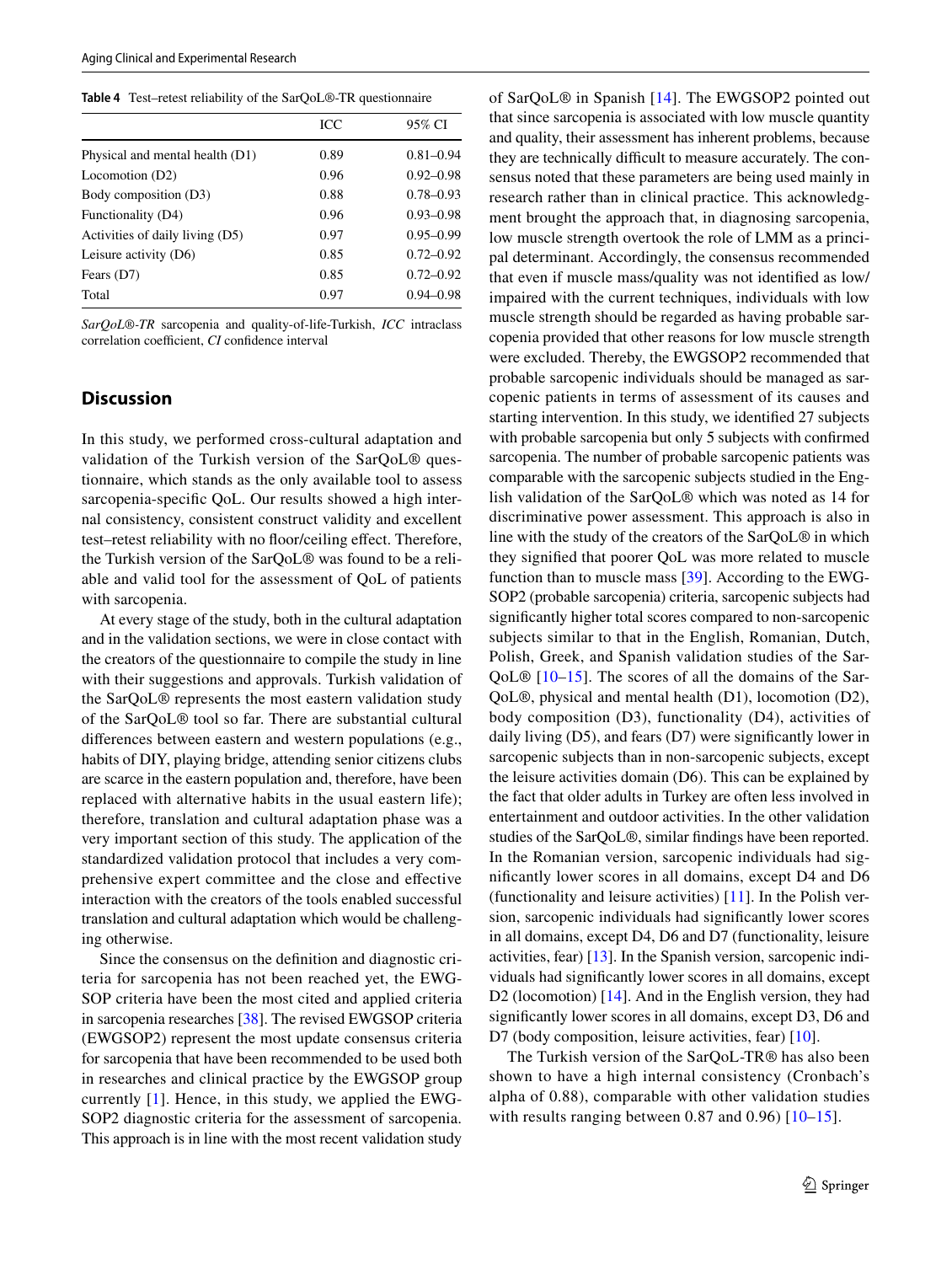The construct validity analyses showed a strong and signifcant correlation with some domains of the SF-36 which have similar dimensions such as physical functioning, physical problems, vitality and general health. Moreover, we also found low correlations with divergent dimensions such as emotional problems, mental health, social functioning and bodily pain. We found a strong and signifcant correlation between total score of the SarQoL® and EQ-5D utility score. These correlations support the consistent construct validity of the Turkish version of the SarQoL®. The correlation coefficient  $r$  is interpreted as follows: values above  $0.81$ is considered excellent, 0.61–0.80 as very good, 0.41–0.60 as good, 0.21–0.40 as acceptable and, less than 0.20 as insuffcient. However, in the English validation study, *r* values between 0.82 and 0.55 were expressed as strong/good correlation, for *r* values below this value expressed as weaker correlation. In the Dutch validation study, *r* values between 0.89 and 0.57 were expressed as strong/good and *r* values of 0.68–0.42 expressed as weak. Based on these studies, in our study *r* values with a magnitude of 0.59 or greater were considered as strong/good and *r* values with a magnitude of below 0.59 were considered as weaker correlations. Were all significantly correlated.

Finally, the test–retest reliability has been found to be excellent, both for the total score with an ICC score of 0.97 (95% CI 0.94–0.98) and the individual domains (ICC score ranging between 0.85 and 0.97). These results were comparable with other validation studies for the total score which had ICC scores ranging between 0.91 (95% CI 0.82–0.95) and 0.97 (95% CI = 0.95–0.99)  $[10-15]$  $[10-15]$  $[10-15]$ .

This study has some limitations. First, in our sample, the number of sarcopenic patients was limited for these validation analyses. Therefore, we had to follow the method, which was used for the validation of the English version of the SarQoL® and this population does not refect exactly a sarcopenic population. However, as outlined above, this approach is scientifcally approved with the published English SarQoL® validation study and a large group of older adults' data were used to determine cut-ofs for low global muscle function. Second, because we could not use dual X-ray absorptiometry (DXA), we assessed muscle mass by BIA which is less accurate than DXA. On the other hand, BIA has been considered a valid tool to estimate SMM and has the advantages of being portable, widely available, rapid, noninvasive, inexpensive and operator-friendly technique. In the Dutch and Greek versions of the SarQoL®, BIA was also the technique for muscle mass measurement. Additionally, use of BIA enabled us to use the total SMM index cut-of points for LMM for the Turkish population which was previously reported and recommended to be used in Turkish studies [[27,](#page-8-13) [28](#page-8-14)]. Finally, one should consider that the longitudinal validity of the SarQoL-TR® is not known yet and needs to be investigated in future studies. Of note, a change

of at least 7.35 points in overall QoL has been suggested as a true change, refecting change in sarcopenia related QoL in a recent study and could be used in longitudinal validation studies of the SarQoL® [[40\]](#page-9-2).

In conclusion, this study confrmed that the Turkish version of the SarQoL® questionnaire is a valid, consistent and reliable tool for the assessment of QoL. It is ready for use in clinical practice and researches on sarcopenia. We hope and expect this validation to enable use of the SarQoL® tool in the eastern populations more confdently.

**Acknowledgements** We would like to thank Prof. Erhan Eser for his help in EQ-5D calculations. We would also like to thank to Anton Geerinck for his review and comments on the article. The authors of the present study certify that they comply with the ethical guidelines for authorship and publishing.

**Author contributions** TE, GB, CB and OB designed the study. TE, GB prepared the frst draft of the paper. Material preparation, data collection was performed by TE, SE, SA, PK, CK. MMO was responsible for statistical analysis of the data. All authors revised the paper critically for intellectual content and approved the fnal version. All authors agree to be accountable for the work and to ensure that any questions relating to the accuracy and integrity of the paper are investigated and properly resolved.

**Funding** No funds, grants, or other support was received.

**Availability of data and material** All data generated or analyzed during this study are included in this published article.

### **Compliance with ethical standards**

**Conflict of interest** All authors declare that they have no confict of interest.

**Ethical approval** All procedures performed in studies involving human participants were in accordance with the ethical standards of the institutional and/or national research committee and with the 1964 Helsinki declaration and its later amendments or comparable ethical standards.

**Statement of human and animal rights** The study was conducted according to guidelines in the Declaration of Helsinki. The study was approved from the Istanbul University Ethics Committee (number: 2018/989).

**Informed consent** Written, informed consent was provided by all participants.

# **References**

- <span id="page-7-0"></span>1. Cruz-Jentoft AJ, Bahat G, Bauer J, et al. (2019) Sarcopenia: revised European consensus on defnition and diagnosis. Age Ageing. 48:601. <https://doi.org/10.1093/ageing/afz046>
- <span id="page-7-1"></span>2. Rosenberg IH (1997) Sarcopenia: origins and clinical relevance. J Nutr 127:990S-991S. <https://doi.org/10.1093/jn/127.5.990S>
- <span id="page-7-2"></span>3. Kull M, Kallikorm R, Lember M (2012) Impact of a new sarcoosteopenia defnition on health-related quality of life in a population-based cohort in Northern Europe. J Clin Densitom 15:32–38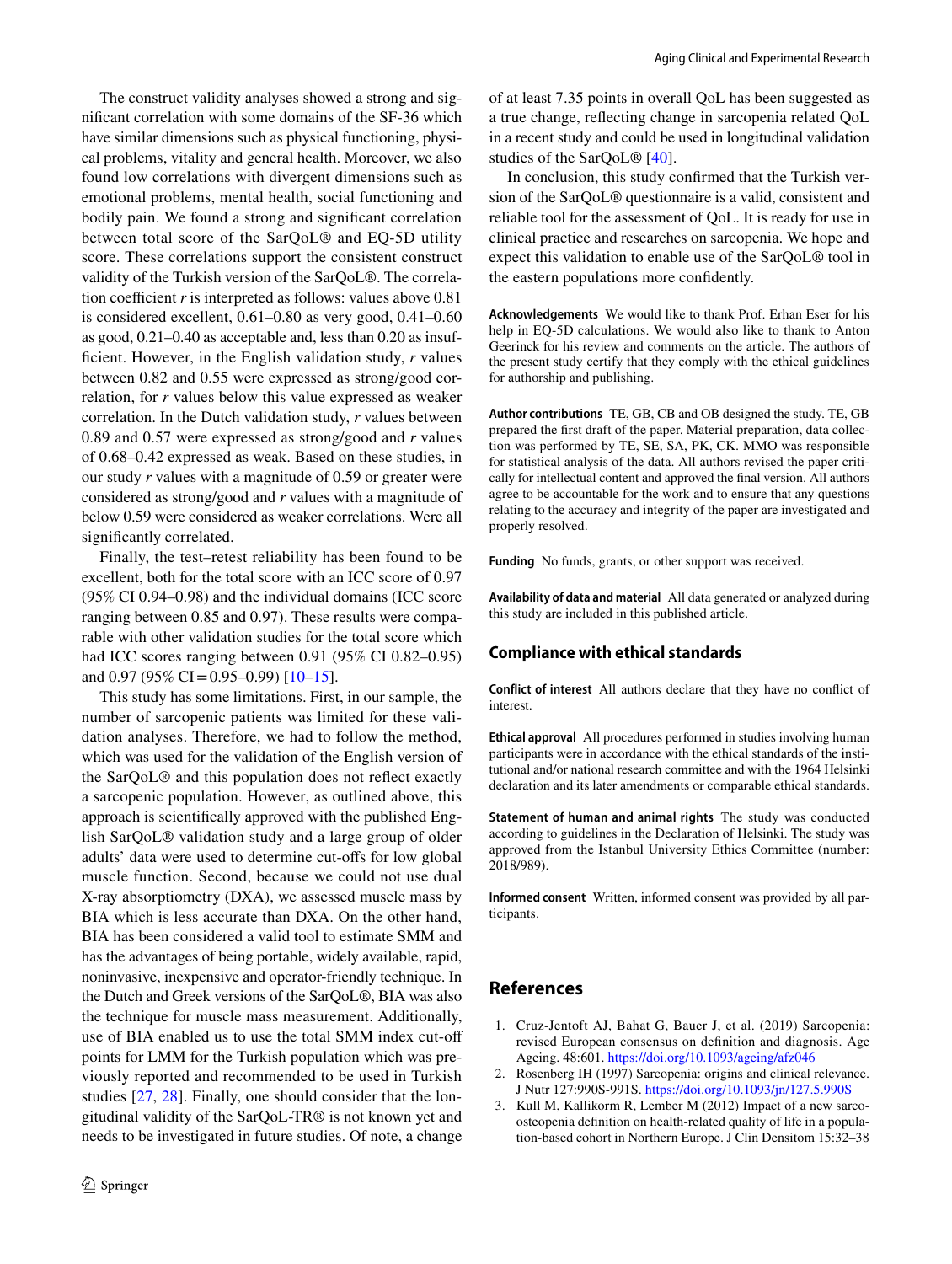- 4. Patel HP, Syddall HE, Jameson K, et al (2013) Prevalence of sarcopenia in community-dwelling older people in the UK using the European working group on sarcopenia in older people (EWG-SOP) defnition: fndings from the Hertfordshire Cohort Study (HCS). Age Ageing 42:378–384. [https://doi.org/10.1093/ageing/](https://doi.org/10.1093/ageing/afs197) [afs197](https://doi.org/10.1093/ageing/afs197)
- 5. Go SW, Cha YH, Lee JA, et al (2013) Association between sarcopenia, bone density, and health-related quality of life in Korean men. Korean J Fam Med 34:281–288. [https://doi.org/10.4082/](https://doi.org/10.4082/kjfm.2013.34.4.281) [kjfm.2013.34.4.281](https://doi.org/10.4082/kjfm.2013.34.4.281)
- 6. Sayer AA, Syddall HE, Martin HJ, et al (2006) Is grip strength associated with health-related quality of life? Findings from the Hertfordshire cohort study. Age Ageing 35:409–415. [https://doi.](https://doi.org/10.1093/ageing/afl024) [org/10.1093/ageing/af024](https://doi.org/10.1093/ageing/afl024)
- 7. Silva Neto LS, Karnikowiski MG, Tavares AB, et al (2012) Association between sarcopenia, sarcopenic obesity, muscle strength and quality of life variables in elderly women. Revista brasileira de fsioterapia (Sao Carlos (Sao Paulo, Brazil)) 16:360–367
- <span id="page-8-0"></span>8. Iannuzzi-Sucich M, Prestwood KM, Kenny AM (2002) Prevalence of sarcopenia and predictors of skeletal muscle mass in healthy, older men and women. J Gerontol A Biol Sci Med Sci 57:M772–M777
- <span id="page-8-1"></span>9. Beaudart C, Biver E, Reginster JY, et al (2015) Development of a self-administrated quality of life questionnaire for sarcopenia in elderly subjects: the SarQoL. Age Ageing 44:960–966. [https://doi.](https://doi.org/10.1093/ageing/afv133) [org/10.1093/ageing/afv133](https://doi.org/10.1093/ageing/afv133)
- <span id="page-8-2"></span>10. Beaudart C, Edwards M, Moss C, et al (2017) English translation and validation of the SarQoL®, a quality of life questionnaire specifc for sarcopenia. Age Ageing 46:271–276. [https://](https://doi.org/10.1093/ageing/afw192) [doi.org/10.1093/ageing/afw192](https://doi.org/10.1093/ageing/afw192)
- <span id="page-8-26"></span>11. Gasparik A, Mihai G, Beaudart C, eet al (2017) Psychometric performance of the Romanian version of the SarQoL®, a healthrelated quality of life questionnaire for sarcopenia. Arch Osteoporos 12:103.<https://doi.org/10.1007/s11657-017-0397-1>
- 12. Geerinck A, Scheppers A, Beaudart C, et al (2018) Translation and validation of the Dutch SarQoL(®), a quality of life questionnaire specifc to sarcopenia. J Musculoskelet Neuronal Interact 18:463–472
- <span id="page-8-27"></span>13. Konstantynowicz J, Abramowicz P, Glinkowski W, et al (2018) Polish validation of the SarQoL(®), a quality of life questionnaire specifc to sarcopenia. J Clin Med 7:E323. [https://doi.org/10.3390/](https://doi.org/10.3390/jcm7100323) [jcm7100323](https://doi.org/10.3390/jcm7100323)
- <span id="page-8-24"></span>14. Fábrega-Cuadros R, Martínez-Amat A, Cruz-Díaz D, et al (2020) Psychometric properties of the Spanish version of the sarcopenia and quality of life, a quality of life questionnaire specifc for sarcopenia. Calcif Tissue Int 106:274–282. [https://doi.org/10.1007/](https://doi.org/10.1007/s00223-019-00635-9) [s00223-019-00635-9](https://doi.org/10.1007/s00223-019-00635-9)
- <span id="page-8-25"></span>15. Tsekoura M, Billis E, Gliatis J, et al (2018) Cross cultural adaptation of the Greek sarcopenia quality of life (SarQoL) questionnaire. Disabil Rehabil. [https://doi.org/10.1080/09638](https://doi.org/10.1080/09638288.2018.1514076) [288.2018.1514076](https://doi.org/10.1080/09638288.2018.1514076)
- <span id="page-8-3"></span>16. Hodinka L, Vereckei E, Gasparik AI (2018) Sarcopenia and qualityof life: the validated Hungarian translation of the sarcopenia quality of life (SarQoL) questionnaire. Orv Hetil 159:1483–1486. <https://doi.org/10.1556/650.2018.31157>
- <span id="page-8-4"></span>17. Shafee G, Keshtkar A, Soltani A, et al (2017) Prevalence of sarcopenia in the world: a systematic review and meta- analysis of general population studies. J Diabetes Metab Disord 16:21
- <span id="page-8-5"></span>18. Bahat G, Tufan A, Kilic C, et al (2018) Prevalence of sarcopenia and its components in community-dwelling outpatient older adults and their relation with functionality. Aging Male. [https://](https://doi.org/10.1080/13685538.2018.1511976) [doi.org/10.1080/13685538.2018.1511976](https://doi.org/10.1080/13685538.2018.1511976)
- 19. Simsek H, Meseri R, Sahin S, et al (2019) Prevalence of sarcopenia and related factors in community-dwelling elderly individuals. Saudi Med J 40:568–574. [https://doi.org/10.15537/](https://doi.org/10.15537/smj.2019.6.23917) [smj.2019.6.23917](https://doi.org/10.15537/smj.2019.6.23917)
- <span id="page-8-6"></span>20. Öztürk ZA, Türkbeyler İH, Abiyev A, et al (2018) Soylu G (2018) Health-related quality of life and fall risk associated with agerelated body composition changes; sarcopenia, obesity and sarcopenic obesity. Intern Med J 48:973–981. [https://doi.org/10.1111/](https://doi.org/10.1111/imj.13935) [imj.13935](https://doi.org/10.1111/imj.13935)
- <span id="page-8-7"></span>21. Bahat G, Kilic C, Eris S, et al (2020) Power versus sarcopenia: associations with functionality and physical performance measures. J Nutr Health Aging. [https://doi.org/10.1007/s1260](https://doi.org/10.1007/s12603-020-1544-8) [3-020-1544-8](https://doi.org/10.1007/s12603-020-1544-8)
- <span id="page-8-8"></span>22. Bahat G, Saka B, Tufan F, et al (2010) Prevalence of sarcopenia and its association with functional and nutritional status among male residents in a nursing home in Turkey. Aging Male 13:211– 214.<https://doi.org/10.3109/13685538.2010.489130>
- <span id="page-8-9"></span>23. Halil M, Ulger Z, Varlı M, et al (2014) Sarcopenia assessment project in the nursing homes in Turkey. Eur J Clin Nutr 68:690–694. <https://doi.org/10.1038/ejcn.2014.15>
- <span id="page-8-10"></span>24. Yalcin A, Aras S, Atmis V, et al (2015) Sarcopenia prevalence and factors associated with sarcopenia in older people living in a nursing home in Ankara Turkey. Geriatr Gerontol Int 16:903–910. <https://doi.org/10.1111/ggi.12570>
- <span id="page-8-11"></span>25. Deurenberg P, Pietrobelli A, Wang ZM, et al (2004) Prediction of total body skeletal muscle mass from fat-free mass or intracellular water. Int J Body Compos Res 2:107–114
- <span id="page-8-12"></span>26. Baumgartner RN, Koehler KM, Gallagher D,et al (1998) Epidemiology of sarcopenia among the elderly in New Mexico. Am J Epidemiol 147:755–763. [https://doi.org/10.1093/oxfordjournals.](https://doi.org/10.1093/oxfordjournals.aje.a009520) [aje.a009520](https://doi.org/10.1093/oxfordjournals.aje.a009520)
- <span id="page-8-13"></span>27. Bahat G, Cruz-Jentoft AJ (2019) Putting sarcopenia at the forefront of clinical practice. Eur J Geriatr Gerontol 1:43–45. [https://](https://doi.org/10.4274/ejgg.galenos.2019.82) [doi.org/10.4274/ejgg.galenos.2019.82](https://doi.org/10.4274/ejgg.galenos.2019.82)
- <span id="page-8-14"></span>28. Bahat G, Tufan A, Tufan F, et al (2016) Cut-off points to identify sarcopenia according to European working group on sarcopenia in older people (EWGSOP) defnition. Clin Nutr 35:1557–1563. <https://doi.org/10.1016/j.clnu.2016.02.002>
- <span id="page-8-15"></span>29. Fess EE (1992) Grip strength. In: Casanova JS (ed) Clinical assessment recommendations, 2nd edn. American Society of Hand Therapists, Chicago, pp 41–45
- <span id="page-8-16"></span>30. Massy-Westropp NM, Gill TK, Taylor AW, et al (2011) Hand grip strength: age and gender stratified normative data in a population-based study. BMC Res Notes 4:127. [https://doi.](https://doi.org/10.1186/1756-0500-4-127) [org/10.1186/1756-0500-4-127](https://doi.org/10.1186/1756-0500-4-127)
- <span id="page-8-17"></span>31. Beaton DE, Bombardier C, Guillemin F, et al (2000) Guidelines for the process of cross-culturaladaptation of self-report measures. Spine (Phila Pa 1976) 25:3186–3191
- <span id="page-8-18"></span>32. Nunnally JC, Bernstein IH (1994) Psychometric theory, 3rd edn. McGrawHill Inc., New York
- <span id="page-8-19"></span>33. Terwee CB, Bot SD, de Boer MR, et al (2007) Quality criteria were proposed for measurement properties of health status questionnaires. J Clin Epidemiol 60:34–42. [https://doi.org/10.1016/j.](https://doi.org/10.1016/j.jclinepi.2006.03.012) [jclinepi.2006.03.012](https://doi.org/10.1016/j.jclinepi.2006.03.012)
- <span id="page-8-20"></span>34. Syddall HE, Martin HJ, Harwood RH, et al (2009) The SF-36: a simple, effective measure of mobility disability for epidemiological studies. J Nutr Heal Aging 13:57–62
- <span id="page-8-21"></span>35. Kocyigit H, Aydemir Ö, Ölmez N, et al (1999) Kısa Form-36 KF-36'nın Türkçe Versiyonunun Güvenilirliği ve Geçerliliği Dergisi [Realiability and validation of the Turkish version of Short Form-36]. İlaç ve Tedavi 12:102–106
- <span id="page-8-22"></span>36. Rabin R, de Charro F (2001) EQ-5D: a measure of health status from the EuroQol Group. Ann Med 33:337–343
- <span id="page-8-23"></span>37. Eser E, Dinç G, Cambaz S (2007) EURO-QoL (EQ-5D) indeksinin toplum standartları ve psikometrik özellikleri: Manisa kent toplumu örneklemi. 2. Sağlıkta Yaşam Kalitesi Kongresi Bildiri Özetleri Kitabı. [Community standards and psychometric properties of EuroQoL(EQ-5D) index: Manisa urban society saple. 2nd Health Quality Congress Abstracts Book.] İzmir: Meta Basımevi *p*. 78.